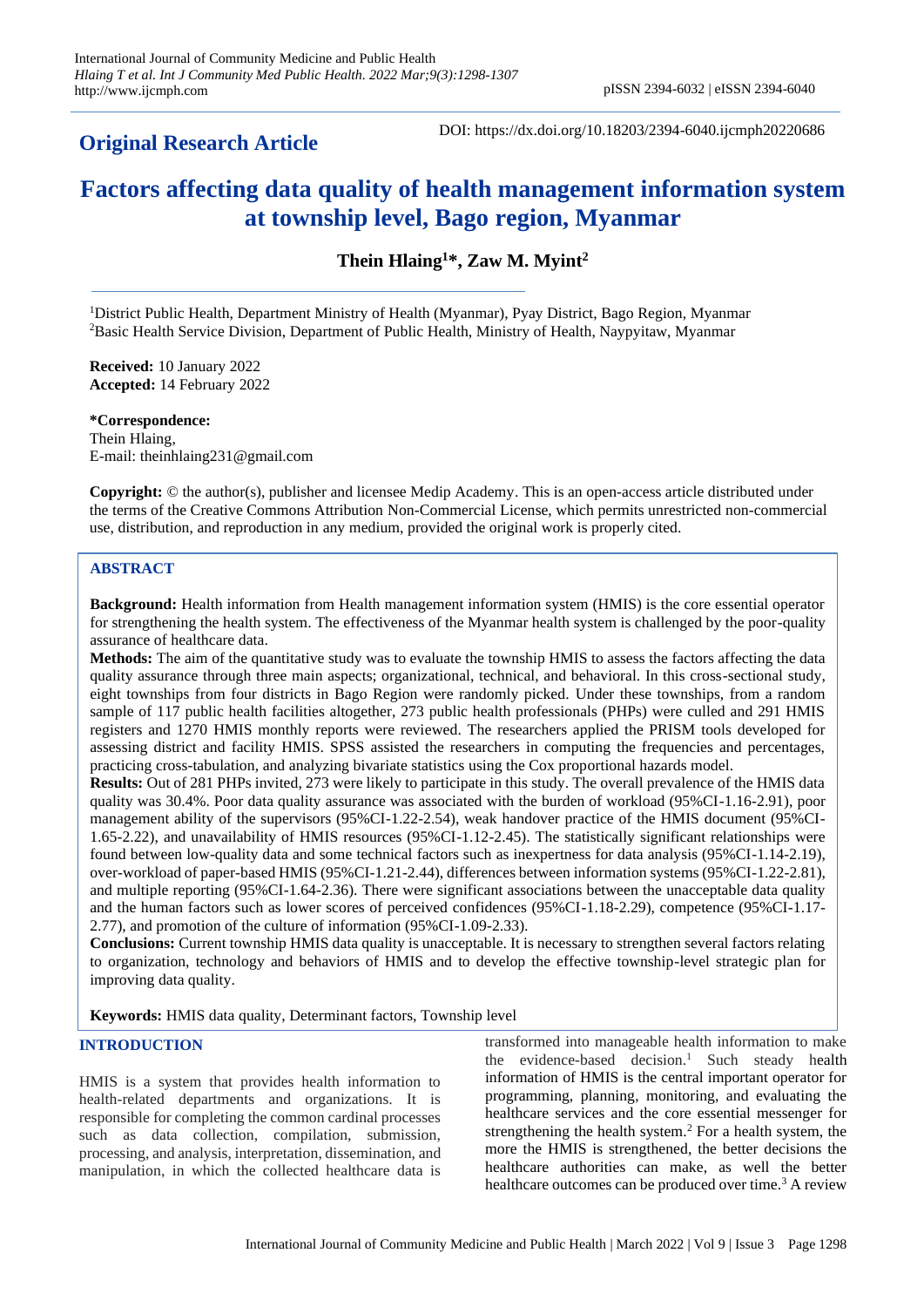of Thein-Hlaing and Thant-Zin discussed that when the HMIS data are poor in quality, the health risks are unpredictable promptly, and healthcare-related management activities are not able to be organized effectively.<sup>4</sup>

Looking at the Myanmar health system, all core components are mainly managed by health information of the HMIS. However, the Myanmar health system is less effective because the poor-quality assurance of the HMIS data is found in almost all states and regions especially at their township operational levels. In Myanmar HMIS between 1978 and 2019, the programmers could integrate the separated health information systems, review and revise the data dictionary, standardize the reporting formats, upgrade the records and registers, and widely adopt the DHIS-2 software at the township level. Although these improvements are visible, the better quality of the HMIS data has not been found yet.<sup>5</sup> For example, in 2011, the HMIS indicators generated from 34% of the health facilities under the State and Regional health departments were not representative of the real health situations.<sup>6</sup> Furthermore, in 2016, when some indicators reported in the Myanmar HMIS were counterchecked with other valid references (MDHS and WSD), these indicators had significant discrepancies.<sup>7</sup> In 2015 and 2016, two Myanmar studies of May-Lynn-Htun and Win-Naing concluded that the HMIS data were insufficiently qualified.8,9

Until 2017, the Myanmar HMIS has been facing organizational, technical, and human-related problems. The HMIS programmers have not assigned the HMIS focal person at every operational level. Their assigned staff is insufficient, less skillful, and unpowered. Most of the HMIS implementers exercise the HMIS without a strategic plan, policy, and goal. Further, the Myanmar HMIS programmers rely on external donors and agencies heavily for information technology.<sup>7</sup> At the township levels, the HMIS has not provided comprehensive and reliable data and still requires meeting the actual population health needs. Frequently, the HMIS data of the township health facilities come to be questioned for their completeness, representativeness, accuracy, and consistency.<sup>7</sup> Here, there may be many reasons why the quality of the township HMIS data is in poor. The aim of the quantitative study was to evaluate the township HMIS to examine the organization, technology, and human-related factors affecting the data quality.

### **METHODS**

To cull an enough and random sample, this cross-sectional study applied two-stage sampling. In the first stage, Bago region was partitioned into four clusters according to its districts (Bago, Taungoo, Pyay, and Tharyarwaddy) and two townships were randomly picked from each cluster. The stand-alone health units such as TPHDs and MCHCs were totally culled from every selected township of each cluster. In the second stage, the researchers randomly sampled 25%-33% of public health facilities per each selected township.

Accordingly, a random sample of altogether 117 public health facilities and 273 public health professionals (PHPs) from these health facilities within eight selected townships (Shwedaung, Paungde, Zikone, Minhla, Thanatpin, Kyauktada, Phyu, and Taungoo) were in total. The respondents were different in positions and Table 1 shows their samples according to districts and townships.

| <b>District</b>         | <b>Township</b> | <b>Health</b>     | <b>Healthcare staff</b> |        |             |    |            |                |             |           |
|-------------------------|-----------------|-------------------|-------------------------|--------|-------------|----|------------|----------------|-------------|-----------|
|                         |                 | <b>facilities</b> | <b>TMO</b>              | $HA-1$ | <b>TPHN</b> | HA | <b>LHV</b> | <b>PHS-1</b>   | PHS-2       | <b>MW</b> |
| <b>Bago</b>             | Thanatpin       | 13                |                         |        |             | 3  |            |                | Q           | 13        |
|                         | Kyauktada       | 24                |                         |        |             | 4  | 3          | 3              | 16          | 25        |
| <b>Taungoo</b>          | Taungoo         | 16                |                         |        |             | C  | າ          |                | 6           | 16        |
|                         | Phyu            | 16                |                         |        |             | ↑  |            |                | 10          | 18        |
| <b>Pyay</b>             | Shwedaung       | 13                |                         |        |             | 4  | 2          | $\mathfrak{D}$ | 13          | 17        |
|                         | Paungde         | 13                |                         |        |             | 2  | 3          |                | 12          | 15        |
| <b>Tharyarw</b><br>addy | Zikone          | 8                 |                         |        |             |    | ∍          |                | 12          | 9         |
|                         | Minhla          | 14                |                         |        |             |    | 4          |                | $\mathbf Q$ | 13        |
| <b>Total</b>            |                 | 117               | 8                       | 3      |             | 19 | 18         | 8              | 87          | 126       |

### **Table 1: Study sample and population.**

Note: TMO- Township medical officer, HA-1- Health assistant-1, TPHN- Township public health nurse, HA- Health assistant, LHV-Lady health visitor, PHS-1- Public health supervisor-1, PHS-2- Public health supervisor-2, MW- Midwife.

#### *Data sources and collection tool*

For identifying the HMIS organizational, technical, and behavioral issues, the primary data were collected by interviewing the participants responsible for the HMIS performance, by observing the HMIS documentations, and by checking the availability of the HMIS infrastructure with checklists. Data quality judgment was conducted on

the selected indicators of the HMIS records, registers, and reports during June and July 2019. Among the data items of HMIS records and registers, the new attendances from the out-patient department, the number of attendances from the field registers, the number of birth and death from the vital event registers, the number of children immunized for penta-3 from EPI registers, the number of new antenatal attendances from maternal records were selected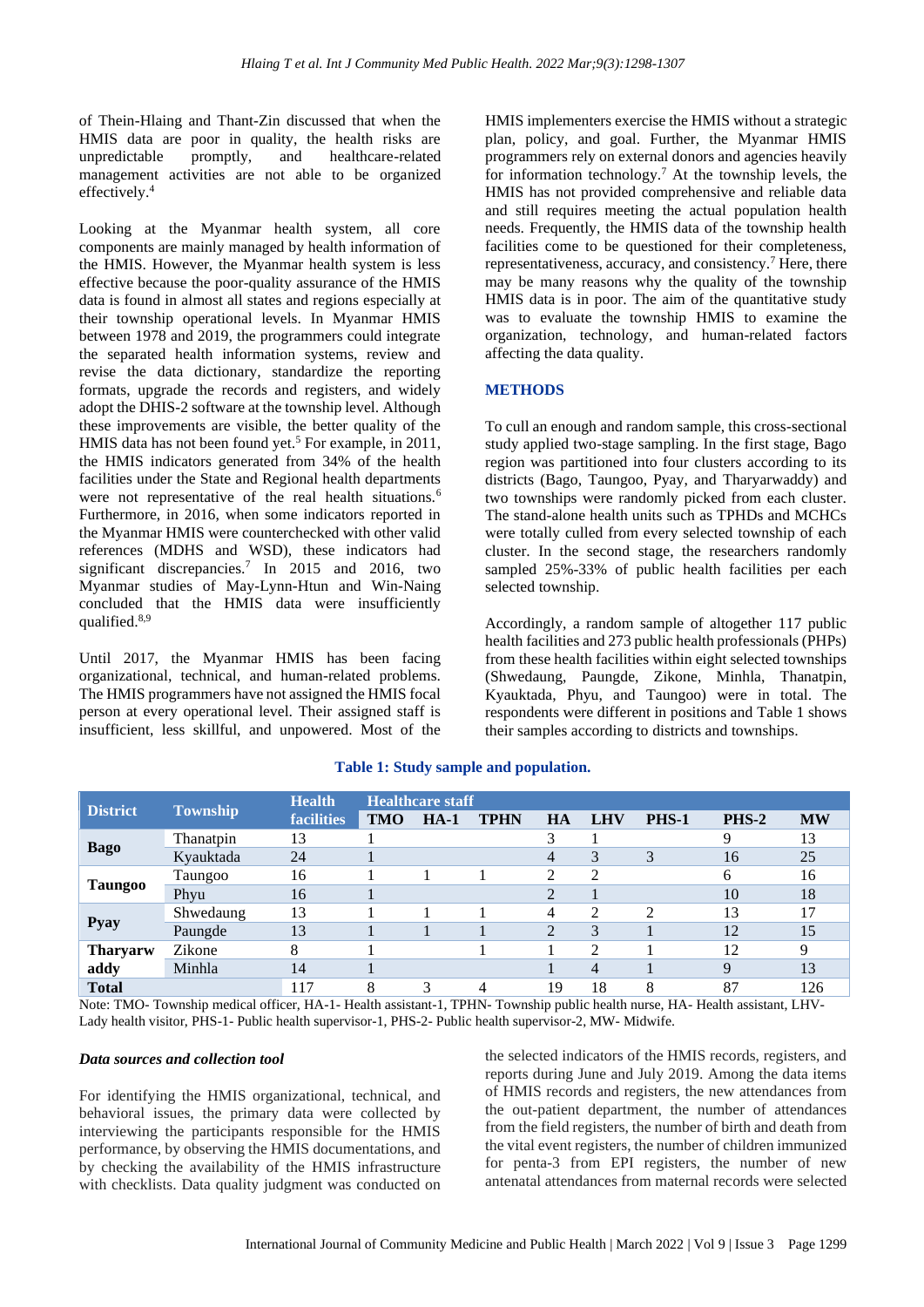as the core interventional data items for assessing the data accuracy. The cells to be completed and submission dates on the HMIS reports were examined for report completeness and timeliness in the same months of 2019.

In this study, the HMIS data quality was defined by three dimensions; completeness of reported indicators, reporting timeliness, and accuracy. Here, the completeness of reported indicators was judged by the percentage of observed data elements out of those to be inserted into the individual report (form-1A), and combined report (form-1B).

To verify the reporting timeliness, the coverage of monthly reports received within the reference deadline was computed. The HMIS reports were considered to be completed and in time when the resulting percentages of both completeness and timeliness were 90% and above. In justifying the HMIS data accuracy, the researchers compared the selected indicator inserted into the reports and the based-line notes from the five selected HMIS registers at facility levels and observed the differences of the declared indicators between the combined reports (form-1B) and DHIS-2-files at the township levels. The HMIS data were determined as the accurate data when the differences were equal and less than 5%. The overall quality of the HMIS data recorded and reported by the individual sample was judged as good when all three dimensions were consistent with acceptable levels.

Out of the PRISM toolset (2018 version), four PRISM tools were applied and their internal consistency was in a range of  $0.72$  and  $0.89$ .<sup>10,11</sup> The HMIS performance diagnosis tool developed for district and facility levels was used to determine the HMIS data quality and to identify the determinants relating to the HMIS technology. The facility and office checklist also determined more technical determinants and assessed the availability of the HMIS resources. For determining the organization and human factors, OBAT was applied. More information that can assess the participants' workload and perceptions towards the current paper-based HMIS was added to the management assessment tool. PRISM tools user guide helped the researchers how to evaluate and conclude the determinants that affect the HMIS data quality.

#### *Data management and analysis*

After checking the collected data, these data were coded according to the PRISM tools user guide. IBM SPSS Statistics assisted the researchers in developing a reproducible data set and for analyzing the complex data. The average, standard deviation, percentages and mean percentiles were computed and presented according to the types of variables in the descriptive statistics. For the component of the analytic statistics, the Cox proportional hazards model was used to examine the specific influencing factors. The Wald test was used to evaluate whether the variables have statistically significant coefficients. The presence of a significant contribution was

determined when the P values were less than 0.05 and a 95% Confidence interval (95%CI) for Hazard ratios (HR) did not include the null hypothesis of 1.

All research works took 20 months (January 2020 to October 2021) to be completed due to the Covid-19 pandemic.

# **RESULTS**

# *Description of the study sample*

Despite inviting 281 PHPs from a total of 117 health facilities, 273 were likely to participate in this study, thus the information was missed from 2.8% of the respondents. For making the judgment of HMIS data quality, 291 HMIS monthly reports, 1270 HMIS registers, and 8 township files-DHIS2 were tracked from health facilities of the respondents. This study sample was composed of 31.87% PHS-2, 46.15% mid-wives, 6.96% HA, and 6.59% LHV and included 73% women. The average age of study participants and their average age of civil service experience were 38.3±8.3 years and 16.13±5.53 years, and their vast majority (96%) had a bachelor's degree. During the last 12 months, 92.3% of study participants have been trained in the HMIS in a form of special training, refresher training, and CME.

### *Associated factors of HMIS data quality*

Overall, the HMIS data of 190 out of 273 samples (69.6%) were poor in quality and 30.4% were deemed well in their data quality. In the particular criteria, the HMIS monthly reports of all samples (100%) were acceptable for the timeliness criteria, but only 83 (30.4%) and 87 (31.9%) were acceptable for the data accuracy and the reporting completeness respectively.

Regarding the organizational issues, of all PHPs evaluated, only 63 (23.1%) had the management structure and mission statement, the defined focal staff, and schedule of planned training for HMIS, 180 (65.9%) practiced the HMIS document handover informally. Regarding data quality auditing and supervision, there were 69.9% who have no experience with data quality audits, and they were also supervised irregularly. In this study, the abilities of HMIS supervisors were examined through four categories as use of supervisory checklists, checking data quality, discussion about data quality, and helping decision-making processes of the HMIS implementers (Table 2).

186 (68.1%) revealed that the supervisory skills of their supervisors need to be improved. In the capacity building on HMIS, only 40.3% were trained in the forms of the training program that covered the important skills for data collection, processing, interpreting, and display. This study assessed the workload through five dimensions such as the number of reports to be submitted, duplication of reports, number of registers to be completed, the average number of working days, and types of feedback (Table 2). As a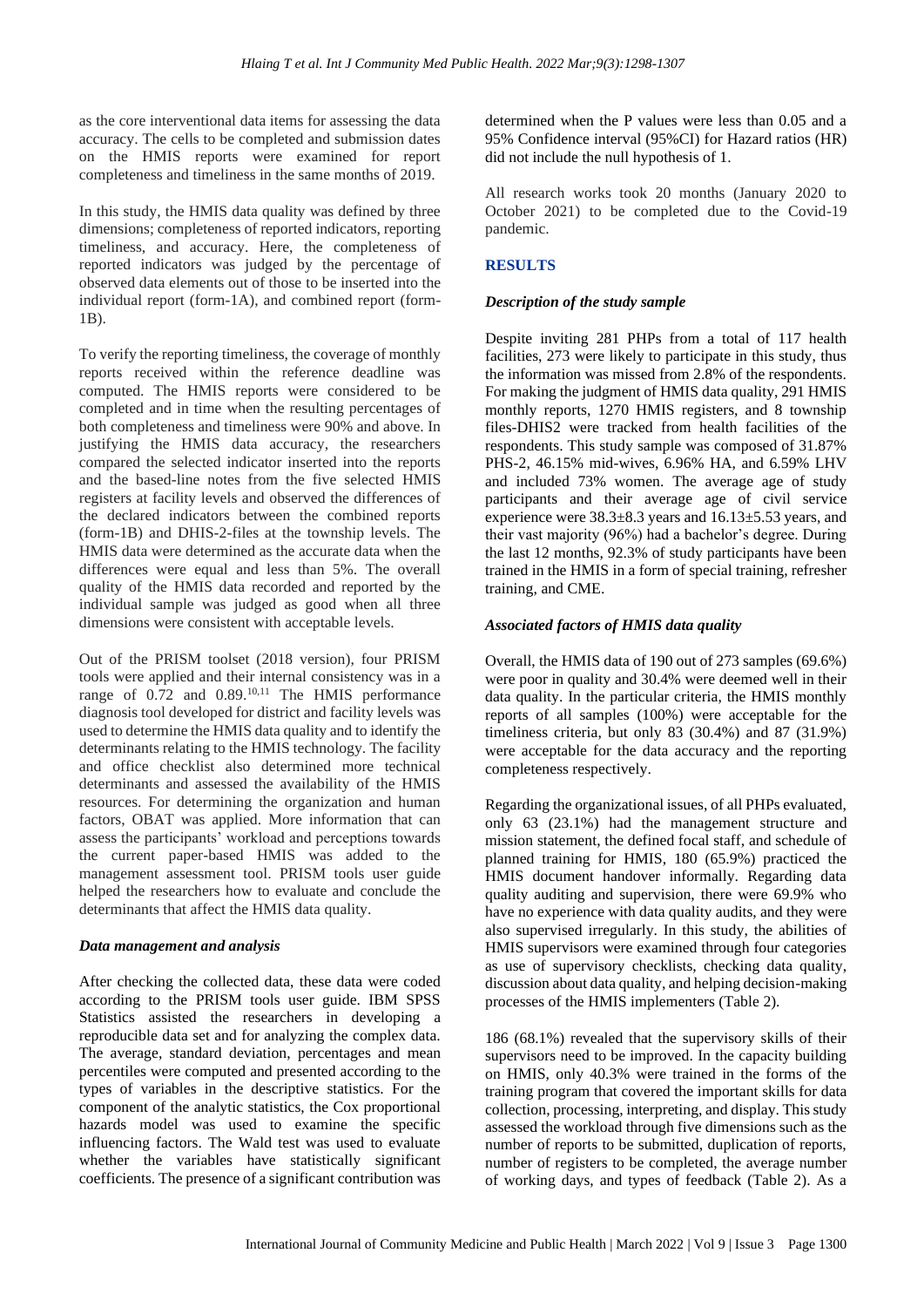result, 194 (71.1%) received feedback relating to the error entry and inconsistency of the HMIS data and 222 (81.3%) were high in workload. In this study, resource availability was measured by the accessibility to HMIS office, cabinets/shelves, computer, computer desk, calculator, A-4 paper supply, power supply, Wi-Fi, HMIS registers, focal staff, operational cost, and memory stick cards (Table 2). The individual who had access to 7 out of these HMIS resources was defined as good availability. Of the total evaluated, 176 (64.5%) had limited resource availability.

Regarding the technical issues, according to the statement of PHPs evaluated, current paper-based HMIS needs extensive record management (78%), is more laborious (70.7%), and are less connected to each other (50.9%). In this current system, its data collection and reporting instruments are fragmented (73.6%), complex (54.9%), large in number (65.9%), overly large number of cells (38.8%), its report formats are too long (40.7%), its reporting is frequently duplicated (67%), and its registers take a long time for complement (79.9%). Further, of this total, 162 (59.3%) had poorly utilized the HMIS records and registers, 98 (35.9%) were less understandable the meanings of the contents of the HMIS manual, and 211 (77.3%) had not received any support for technical advanced skills and operational costs. In this evaluation, the complexity level of current HMIS was 59.7%±19.8 on average.

Regarding human factors, only about one-quarter of PHPs evaluated were aware of the HMIS concepts and rationale, and more than two-thirds had less opportunity to learn about HMIS due to over workloads. In examining the computing, plotting, and interpreting skills through four case studies, about a half could convert numbers to percentages, and percentages to numbers in the correct manner. Two-thirds could not develop a right graph with coverage percentages by years and the majority could not interpret the data of the case study in the questionnaire comprehensively. The perceived confidence and competence levels were examined through six contributes such as the ability to understand the HMIS background, ability to check data quality, ability to calculate, plot, interpret and use the HMIS data (Table 3). In this study, the overall mean percentile scores of perceived confidence and observed competence for the HMIS tasks were  $65.3\pm9.2\%$  and  $58.3\pm10.9\%$ .

In evaluating the promotion of a culture of the HMIS data, 174 (63.7%) have evaluated and discussed the HMIS data as declared period, 140 (51.3%) used the HMIS data in evaluating the situations of public health activities and developing facility health plan and EPI micro-plan. For the perceived promotion of a culture of information, the mean percentile score of all measurements was 60±7.1%.

#### *Organizational factors*

In the organizational factors, workload and work pressure (HR: 1.79; 95%CI-1.16-2.91), the supervisors' low

abilities for the HMIS management (HR: 1.53; 95%CI-1.22-2.54), irregular supportive supervision (HR: 1.63; 95%CI-1.02-2.86), and unmethodical handover of the HMIS documents (HR: 1.52; 95%CI-1.65-2.22) were the significant risk factors of unacceptable data quality.

Irregular HMIS data audit was more at risk of unacceptable data quality (HR: 1.69; 95%CI-1.01-2.31) and operating the HMIS tasks without a budget (HR: 1.79; 95%CI-1.08- 2.75) and with limited resources (HR: 1.81; 95%CI-1.12- 2.45) were more at risk of the unsatisfactory quality level. In this result, the significant differences were not found if there were standard operational procedures, targets, operational setup, authorized person, and training schedule for the HMIS development (95%CI-0.77-2.41) if the positive feedback was provided for the HMIS data quality improvement (95%CI-0.78-1.88), if the roles and responsibilities of the HMIS implementers were clearly defined (95%CI-0.58-1.66), and if the HMIS training was delivered in the past twelve-months period (95%CI-0.51- 1.59).

#### *Technical factors*

The probabilities of being unacceptable data quality were higher among the unskilled staff for the HMIS techniques and procedures, and data analysis (HR: 1.72; 95%CI-1.14- 2.19). Likewise, a higher probability of being unacceptable data quality was found among PHPs who expressed requirement of greater effort for the paper-based HMIS (HR: 1.61; 95%CI-1.21-2.44), detachment of an information system from another (HR: 1.68; 95%CI-1.22- 2.81), the multiplicity of submission forms (HR: 1.49; 95%CI-1.64-2.36), the time consumption of the HMIS tools for complement (HR: 1.74; 95%CI-1.31-2.41), and presence of duplication in submitting the HMIS reports (HR: 1.63; 95%CI-1.44-2.47).

However, regarding the design of the current paper-based HMIS, the requirement of extensive record management (95%CI-0.58-1.66), breaking into different registers and reports (95%CI-0.65-1.49), the complicatedness of data collection instruments (95%CI-0.81-2.22), formatting long numbers in the HMIS reports (95%CI-0.55-1.68), large quantities of cells on the HMIS data collection tools (95%CI-0.81-1.84) and less understandability about the operational definitions of the HMIS manual (95%CI-0.66- 1.76) were not significantly linked with the probability of being the unacceptable level of data quality.

#### *Human factors*

Among components of human factors, unawareness of the HMIS concepts (HR: 1.58; 95%CI-1.26-2.29), less understanding of basic knowledge and skill in calculating the HMIS data (HR: 1.52; 95%CI-1.09-2.33), illustrating the graphs with the computed coverage (HR: 1.84; 95%CI-1.28-2.83), and analyzing and interpreting the HMIS data (HR: 1.66; 95%CI-1.17-2.77) were the major factors of unacceptable data quality. The significant difference was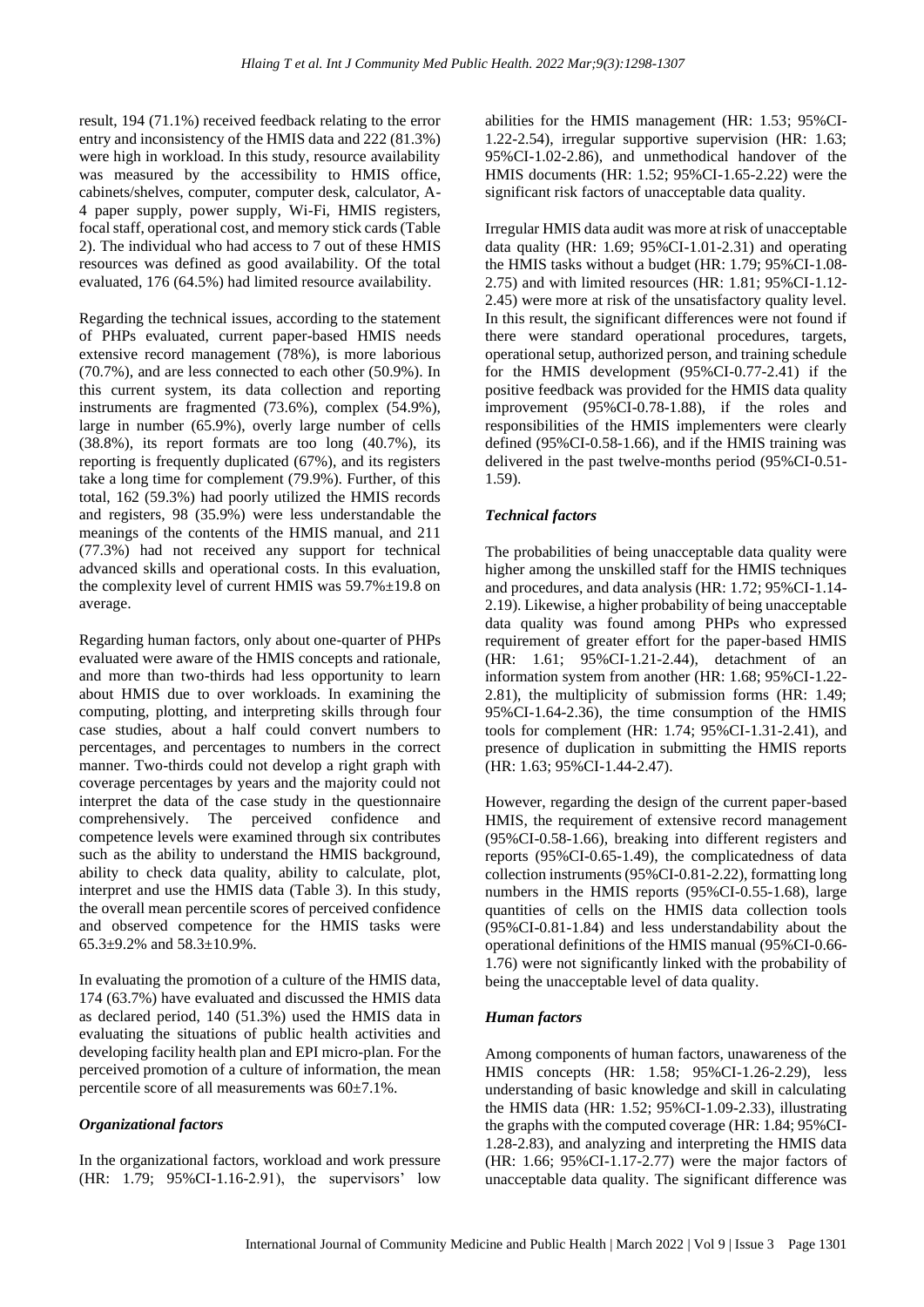noted as evaluated in the score of perceived confidence. Indeed, the group who had the lower score for perceived confidence was more at risk of unacceptable data quality than the group who had a better score (HR: 1.51; 95%CI-1.18-2.29).

Also, the comparisons, as evaluated between the better and lower score of competence level in HMIS tasks (HR: 1.66; 95%CI-1.17-2.77), and better and lower promotion of a culture of information (HR: 1.52; 95%CI-1.09-2.33), were statistically different.

| Table 2: Measurements of HMIS data quality and some organizational factors by frequencies and percentages. |  |  |  |
|------------------------------------------------------------------------------------------------------------|--|--|--|
|                                                                                                            |  |  |  |
|                                                                                                            |  |  |  |

| <b>Indicators</b>                                              | N              | $\frac{0}{0}$  |
|----------------------------------------------------------------|----------------|----------------|
| Frequency of supervision during last three months              |                |                |
| 0 time                                                         | 82             | 30.1           |
| 1-2 times                                                      | 191            | 69.9           |
| Use of supervisor's checklist during last three months         |                |                |
| Presence                                                       | 83             | 30.4           |
| Absence                                                        | 190            | 69.6           |
| Checking data quality by supervisor during supervision         |                |                |
| Check                                                          | 87             | 31.9           |
| Not check                                                      | 186            | 68.1           |
| Discussion about data quality by supervisor during supervision |                |                |
| <b>Discuss</b>                                                 | 87             | 31.9           |
| Not discuss                                                    | 186            | 68.1           |
| Helping for decision-making by supervisor during supervision   |                |                |
| Help                                                           | 84             | 30.8           |
| Not help                                                       | 189            | 69.2           |
| Presence of supervision notes for last three months            |                |                |
| Observe                                                        | 82             | 30.1           |
| Not observe                                                    |                |                |
|                                                                | 191            | 69.9           |
| HMIS resource availability (HMIS office)                       |                |                |
| Yes                                                            | 13             | 4.8            |
| N <sub>o</sub>                                                 | 260            | 95.2           |
| HMIS resource availability (cabinet/shelves)                   |                |                |
| Yes                                                            | 97             | 35.5           |
| N <sub>o</sub>                                                 | 176            | 64.5           |
| HMIS resource availability (computer desk)                     |                |                |
| Yes                                                            | 18             | 6.6            |
| No                                                             | 255            | 93.4           |
| <b>HMIS</b> resource availability (computer)                   |                |                |
| Yes                                                            | 42             | 15.4           |
| <b>Not</b>                                                     | 231            | 84.6           |
| HMIS resource availability (calculator)                        |                |                |
| Yes                                                            | 210            | 76.9           |
| N <sub>o</sub>                                                 | 63             | 23.1           |
| HMIS resource availability (A4-paper supply)                   |                |                |
| Yes                                                            | 41             | 15.02          |
| No                                                             | 232            | 84.98          |
| HMIS resource availability (power supply)                      |                |                |
| Yes                                                            | 269            | 98.5           |
| $\rm No$                                                       | $\overline{4}$ | 1.5            |
| HMIS resource availability (Wi-Fi)                             |                |                |
| Yes                                                            | 14             | 5.1            |
| No                                                             | 259            | 94.9           |
| HMIS resource availability (registers)                         |                |                |
| Yes                                                            | 100            | 100            |
| No                                                             | $\overline{0}$ | $\overline{0}$ |
| HMIS resource availability (focal)                             |                |                |
| Yes                                                            | 42             | 15.4           |
|                                                                |                | Continued.     |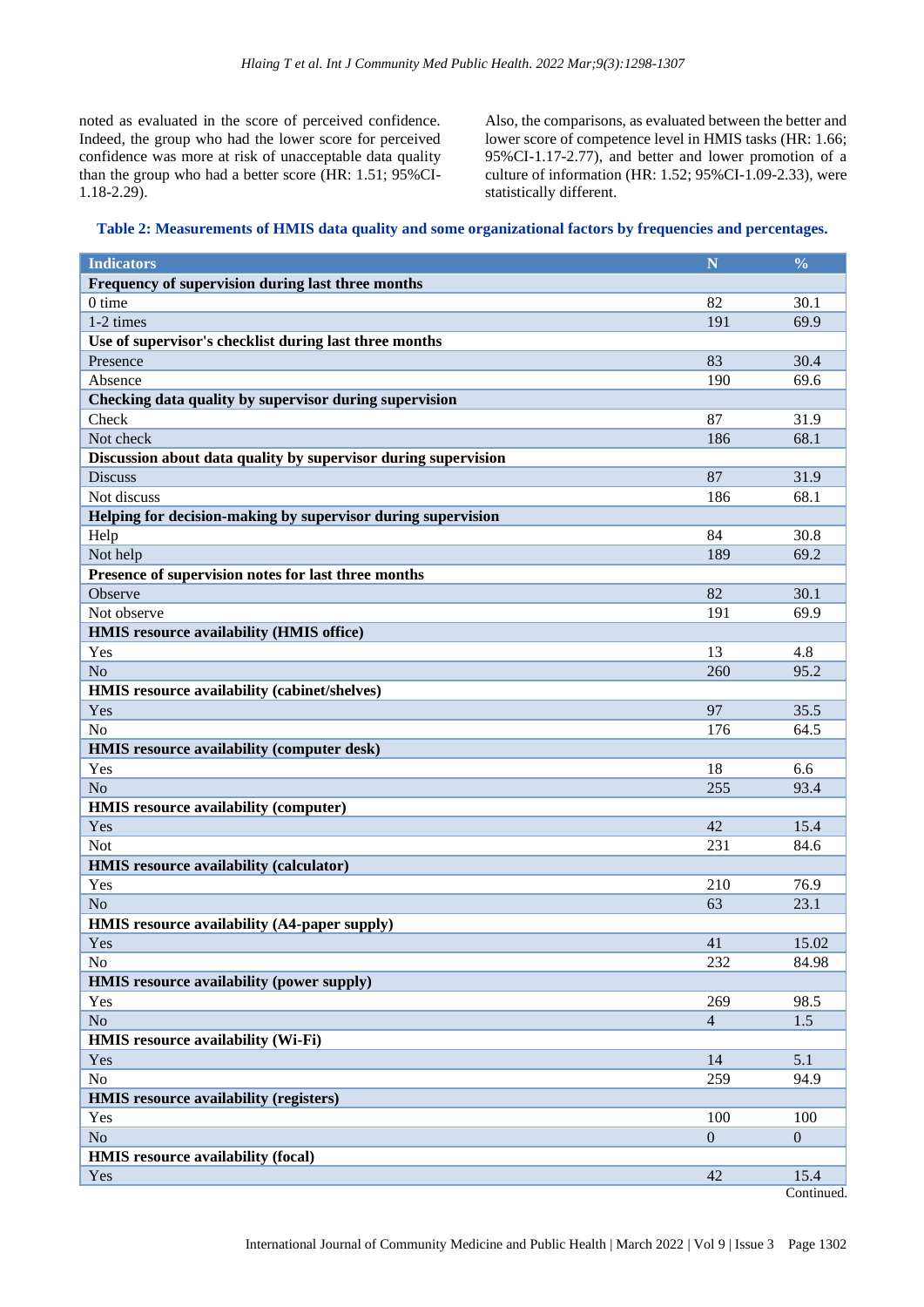| <b>Indicators</b>                                                                                                                            | N   | $\frac{0}{0}$ |  |  |  |  |  |
|----------------------------------------------------------------------------------------------------------------------------------------------|-----|---------------|--|--|--|--|--|
| No                                                                                                                                           | 231 | 84.6          |  |  |  |  |  |
| HMIS resource availability (operational cost)                                                                                                |     |               |  |  |  |  |  |
| Yes                                                                                                                                          | 42  | 15.4          |  |  |  |  |  |
| N <sub>o</sub>                                                                                                                               | 231 | 84.6          |  |  |  |  |  |
| HMIS resource availability (memory stick card)                                                                                               |     |               |  |  |  |  |  |
| Yes                                                                                                                                          | 89  | 32.6          |  |  |  |  |  |
| N <sub>o</sub>                                                                                                                               | 184 | 67.4          |  |  |  |  |  |
| <b>HMIS</b> training (schedule)                                                                                                              |     |               |  |  |  |  |  |
| Presence                                                                                                                                     | 63  | 23.1          |  |  |  |  |  |
| Absence                                                                                                                                      | 210 | 76.9          |  |  |  |  |  |
| Frequency of training on HMIS last one year                                                                                                  |     |               |  |  |  |  |  |
| $0$ time                                                                                                                                     | 28  | 10.3          |  |  |  |  |  |
| 1-2 times                                                                                                                                    | 245 | 89.7          |  |  |  |  |  |
| Frequency of CME on HMIS last one year                                                                                                       |     |               |  |  |  |  |  |
| $0$ time                                                                                                                                     | 21  | 7.7           |  |  |  |  |  |
| 1-2 times                                                                                                                                    | 252 | 92.3          |  |  |  |  |  |
| Last HMIS training/ CME covered on                                                                                                           |     |               |  |  |  |  |  |
| Only data collection                                                                                                                         | 252 | 92.3          |  |  |  |  |  |
| Both data collection and analysis                                                                                                            | 211 | 77.3          |  |  |  |  |  |
| All of data collection, analysis and display                                                                                                 | 110 | 40.3          |  |  |  |  |  |
| Workload (number of reports to be submitted by individual health workers) for the last 12 months                                             |     |               |  |  |  |  |  |
| Less than and equal 100                                                                                                                      | 87  | 31.9          |  |  |  |  |  |
| More than 100                                                                                                                                | 186 | 68.1          |  |  |  |  |  |
| Workload (number of duplicated reports to be submitted by individual health workers) for the last 12 months                                  |     |               |  |  |  |  |  |
| Less than and equal 50                                                                                                                       | 55  | 20.1          |  |  |  |  |  |
| More than 100                                                                                                                                | 218 | 79.9          |  |  |  |  |  |
| Workload (number of registers to be completed by individual health workers currently)                                                        |     |               |  |  |  |  |  |
| Less than and equal 10                                                                                                                       | 67  | 24.5          |  |  |  |  |  |
| More than 10                                                                                                                                 | 206 | 75.5          |  |  |  |  |  |
| Workload [average number of working days noted on OPD and field registers by individual health worker (as of<br><b>July and August 2020)</b> |     |               |  |  |  |  |  |
| Less than and equal 20                                                                                                                       | 51  | 18.7          |  |  |  |  |  |
| More than 20                                                                                                                                 | 222 | 81.3          |  |  |  |  |  |
| Workload (type of feedback received)                                                                                                         |     |               |  |  |  |  |  |
| Constructive feedback received                                                                                                               | 79  | 28.9          |  |  |  |  |  |
| Unconstructive feedback received                                                                                                             | 194 | 71.1          |  |  |  |  |  |

# **Table 3: Measurements of perceived confidence levels and competence levels for HMIS tasks by mean percentile scores and 95%CI.**

|                                                  | evaluated   | <b>Perceived confidence levels of PHPs</b> |                    | <b>Competence levels of PHPs evaluated</b> |                    |                    |  |
|--------------------------------------------------|-------------|--------------------------------------------|--------------------|--------------------------------------------|--------------------|--------------------|--|
| <b>Measurements</b>                              | <b>Mean</b> | 95%CI                                      |                    | <b>Mean</b>                                | 95% CI             |                    |  |
|                                                  | percentile  | <b>Lower bound</b>                         | <b>Upper bound</b> | percentile                                 | <b>Lower bound</b> | <b>Upper bound</b> |  |
| <b>Ability to</b><br>understand HMIS<br>concepts | 60.5        | 53.8                                       | 67.2               | 49.8                                       | 39.6               | 60                 |  |
| Ability to check<br>data quality                 | 60.5        | 53.8                                       | 67.2               | 59.6                                       | 55.4               | 63.8               |  |
| Ability to compute                               | 86.8        | 77.6                                       | 96                 | 72.6                                       | 61.5               | 83.7               |  |
| Ability to plot                                  | 60.1        | 53.4                                       | 66.8               | 53.2                                       | 34.1               | 72.3               |  |
| Ability to interpret                             | 50.1        | 39.8                                       | 60.4               | 47.8                                       | 40.2               | 55.4               |  |
| Ability to use the<br><b>HMIS</b> data           | 73.8        | 58.2                                       | 89.4               | 66.5                                       | 56.4               | 76.6               |  |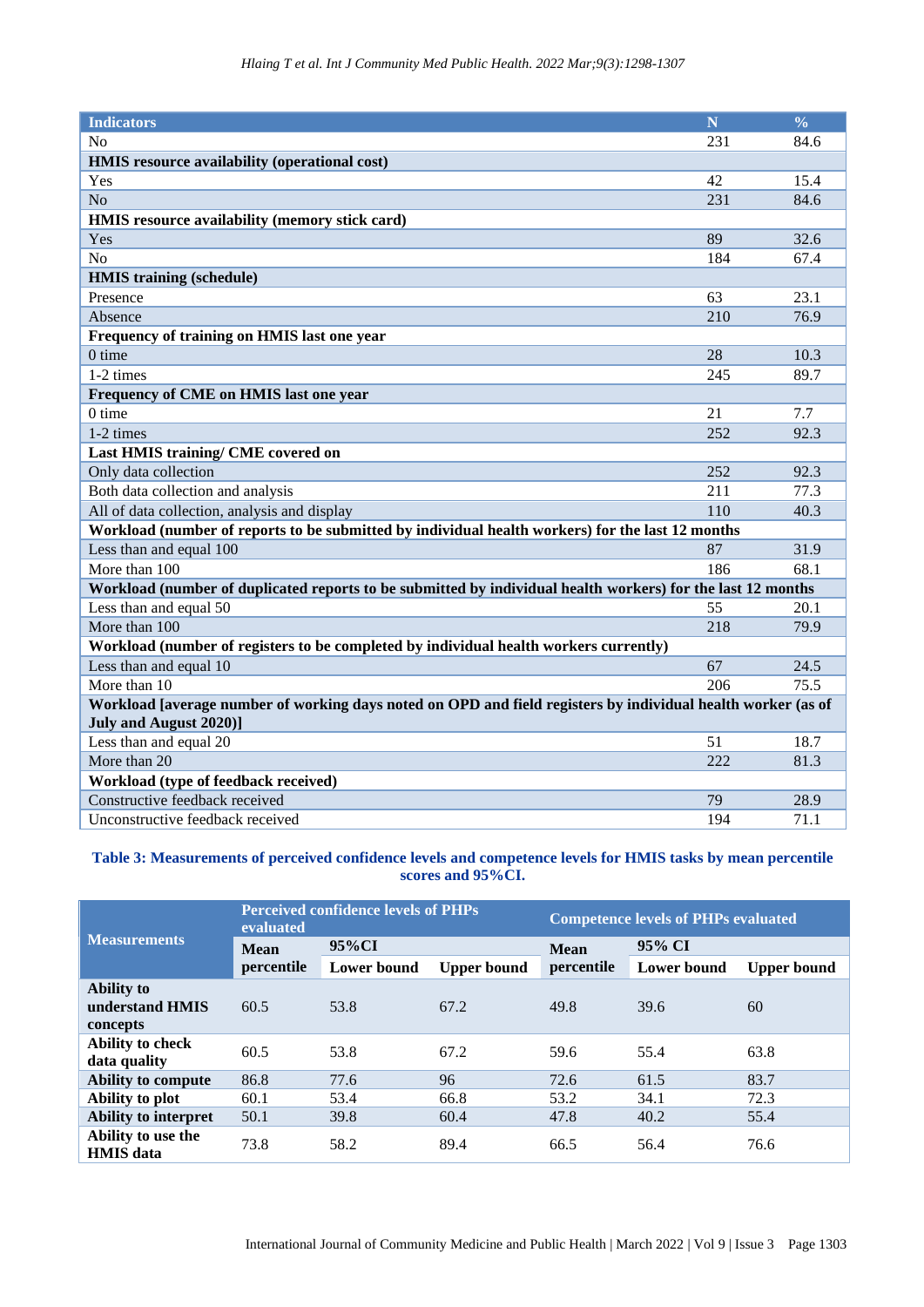### **Table 4: Factors affecting the HMIS data quality and hazard ratios with their 95%CI.**

|                                                                             | <b>Parameter</b> | P     | <b>Hazard</b> | 95% CI for HR      |                       |  |
|-----------------------------------------------------------------------------|------------------|-------|---------------|--------------------|-----------------------|--|
| Key factors affecting the HMIS data quality                                 | estimate         | value | ratio (HR)    | <b>Lower</b> bound | <b>Upper</b><br>bound |  |
| <b>Organizational factors evaluated</b>                                     |                  |       |               |                    |                       |  |
| Absence of HMIS management structure and                                    |                  |       |               |                    |                       |  |
| mission statement, focal person and training                                | 210              | 0.198 | 1.39          | 0.77               | 2.41                  |  |
| schedule                                                                    |                  |       |               |                    |                       |  |
| Unsystematic HMIS documents handover                                        | 180              | 0.048 | 1.52          | 1.65               | 2.22                  |  |
| Not defining the HMIS implementers' roles and<br>responsibilities           | 213              | 0.892 | 1.13          | 0.58               | 1.66                  |  |
| Irregular supportive supervision                                            | 191              | 0.007 | 1.63          | 1.02               | 2.86                  |  |
| Lack of data auditing                                                       | 191              | 0.001 | 1.69          | 1.01               | 2.31                  |  |
| Poor management abilities of the HMIS                                       |                  |       |               |                    |                       |  |
| supervisors on the HMIS tasks                                               | 186              | 0.012 | 1.53          | 1.22               | 2.54                  |  |
| Interruptive and incomplete training on HMIS                                | 110              | 0.68  | 0.83          | 0.51               | 1.59                  |  |
| Workload and work pressure                                                  | 222              | 0.001 | 1.79          | 1.16               | 2.91                  |  |
| Lack of positive feedback                                                   | 194              | 0.311 | 1.14          | 0.78               | 1.88                  |  |
| No budget for the HMIS performance                                          | 231              | 0.005 | 1.79          | 1.08               | 2.75                  |  |
| Less availability for HMIS resources                                        | 176              | 0.004 | 1.81          | 1.12               | 2.45                  |  |
| <b>Technical factors evaluated</b>                                          |                  |       |               |                    |                       |  |
| Lack of skilled technical staff                                             | 172              | 0.042 | 1.72          | 1.14               | 2.19                  |  |
| Extensive record management of the paper-based<br><b>HMIS</b>               | 213              | 0.892 | 1.13          | 0.58               | 1.66                  |  |
| Laboriousness of the paper-based HMIS                                       | 193              | 0.016 | 1.61          | 1.21               | 2.44                  |  |
| Disconnection between information systems                                   | 139              | 0.019 | 1.68          | 1.22               | 2.81                  |  |
| Fragmented recording and reporting                                          | 201              | 0.66  | 1.08          | 0.65               | 1.49                  |  |
| Complexity of data collection instruments                                   | 150              | 0.058 | 1.39          | 0.81               | 2.22                  |  |
| Large number of submission forms                                            | 180              | 0.046 | 1.49          | 1.64               | 2.36                  |  |
| Too long format of the HMIS report                                          | 111              | 0.79  | 0.91          | 0.55               | 1.68                  |  |
| Overly large number of cells on the HMIS data<br>collection tools           | 106              | 0.47  | 1.33          | 0.81               | 1.84                  |  |
| Taking a long time for the complement of the<br>HMIS registers              | 218              | 0.001 | 1.74          | 1.31               | 2.41                  |  |
| Duplication of the reports                                                  | 183              | 0.001 | 1.63          | 1.44               | 2.47                  |  |
| Low ability to understand the operational<br>definitions of the HMIS manual | 98               | 0.353 | 1.12          | 0.66               | 1.76                  |  |
| Lack of technical and financial support                                     | 211              | 0.001 | 1.78          | 1.44               | 2.29                  |  |
| Human Factors Evaluated                                                     |                  |       |               |                    |                       |  |
| Less awareness of the HMIS concept & rationale                              | 206              | 0.033 | 1.58          | 1.26               | 2.29                  |  |
| Lack of learning opportunities for HMIS                                     | 186              | 0.333 | 1.33          | 0.79               | 1.77                  |  |
| Poor skill for computing the HMIS data                                      | 154              | 0.041 | 1.52          | 1.09               | 2.33                  |  |
| Poor skill for plotting the HMIS data                                       | 183              | 0.003 | 1.84          | 1.28               | 2.83                  |  |
| Poor skill for analyzing and interpreting                                   | 220              | 0.002 | 1.66          | 1.17               | 2.77                  |  |
| Low perceived confidence for HMIS tasks                                     | 218              | 0.045 | 1.51          | 1.18               | 2.29                  |  |
| Low competence in the HMIS tasks                                            | 220              | 0.002 | 1.66          | 1.17               | 2.77                  |  |
| Lack of evaluation and discussion on the HMIS                               |                  |       |               |                    |                       |  |
| performance                                                                 | 99               | 0.791 | 1.41          | 0.53               | 1.39                  |  |
| Lack of use of the HMIS data                                                | 133              | 0.699 | 1.38          | 0.51               | 1.78                  |  |
| Less promotion of culture of information                                    | 154              | 0.041 | 1.52          | 1.09               | 2.33                  |  |

#### **DISCUSSION**

This cross-sectional study was foremost in applying the PRISM framework and its data collection tools and might cover the different issues of the determinants influencing the township HMIS data quality if compared to the previous studies focusing on the HMIS in Myanmar.<sup>6,8,9,12</sup> This study, as a study sample, could draw 25%-33% of public health staff and healthcare settings from each township healthcare system as recommended by WHO.<sup>13</sup> However, this effort could not directly provide the challenges encountered in hospital information systems. In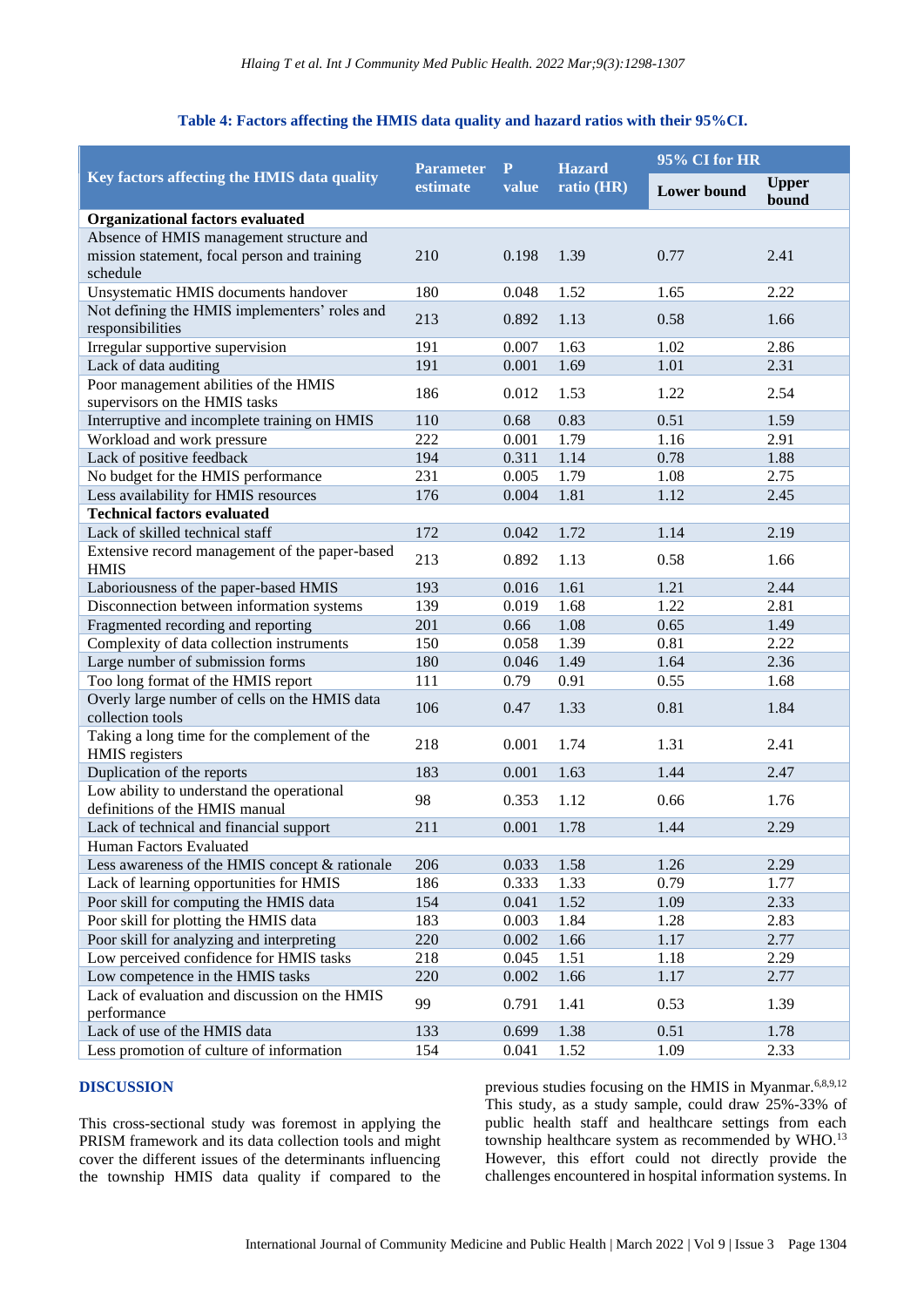the judgment of the HMIS data quality, this study could not apply the LQAS technique that is very useful for determining the acceptable or unacceptable quality level systematically.<sup>14,15,16</sup> However, many studies applied a completeness dimension to examine the quality level of HMIS data. A review of Hlaing et al and Zin et al argued that although the data quality can be verified by different aspects, completeness, timeliness, and accuracy are the most frequently used attributes.<sup>4</sup> In this study, the completeness and timeliness rates, and accuracy were applied as the proxies for measuring HMIS data quality.

The aim of the study was to determine the current prevalence of data quality at the township HMIS. As a revelation, the prevalence of acceptable quality was 30.4%. This figure is very low if compared with overall data quality proportions (75.3% and 75%) resulting from Ethiopian studies by Teklegiorgis et al and Ouedraogo et al done on similar healthcare settings.17,18 The most common reasons happening in this result were filling the reports with over-representatives and registers with underrepresentatives and submitting the reports with many void cells. This similar situation was also found in recent studies from different countries; Tanzania, Ethiopia, and Rwanda.<sup>18-20</sup> Besides, this study reported 100% timeliness coverage. This figure is consistent with the national report timeliness rate (97%) in Myanmar in 2017, but highly different from the report timeliness rates in a Myanmar study of Saw et al and an Ethiopian study of Ouedraogo et al at 50% and 70% respectively.7,12,18 This study reported the prevalence of 31.9% for report completeness and 30.4% for data accuracy. For report completeness, a discrepancy might be also found between this study and the previous Myanmar studies due to differences in measurements. For example, Saw's et al study examined the report completeness percentage based on the number of reporting units while this study considered the number of void cells in calculating this percentage.<sup>12</sup> For data accuracy, an assessment of Myanmar HMIS in 2017 supports this study revelation and this assessment reported lower than 33% of data accuracy was found in the State and Regional HMIS<sup>7</sup>. In comparing with another Ethiopian study in 2020, the proportions of report completeness (86%) and data accuracy (46%) evaluated at primary healthcare facilities were higher than these proportions of this study. $21$ 

The objective of this study was to observe different possible causes of the under-quality of the township HMIS data. As organizational issues, excessive workload, incomplete handover, weak exploration and resolution of HMIS data quality issues, limited resources, and unavailability of finances especially fault-finding supervision were majorly responsible for the unacceptable quality of the HMIS data. Theoretically, bad supervision is closely related to the development of conflicts, work burnout, reduction of job satisfaction, declination of performance, and unfriendly relationship, which in turn lead to poorer data quality.<sup>22</sup> These revelations were consistently conveyed in the outcomes of updated studies

conducted by Mboera et al in Tanzania, and Kebede, Adeba et al in Ethiopia.19,21,23 Besides, these findings cause PRISM's concepts more confirmable. Although in this study the HMIS data quality was not directly linked with other organizational factors (e.g.; HMIS training), these issues might be closely related to the behavioral factors that may have a direct effect on the HMIS data quality. 22

Concerning technical issues, the quality of the HMIS data was unacceptable due to three major issues relating to technical skill and supports, paper-based HMIS and report formatting. The HMIS implementers at primary levels process the HMIS tasks with poor technical skill and they have no support of operational cost, as well as they feel exhaustive due to over workload of the paper-based HMIS. Besides, the information systems that they are operating are disunited. Further, they have separated report forms to submit, require spending much time working with HMIS tools, and have to submit similar reports to different health sectors repetitively. These HMIS technical issues were agreed with the most recent studies done on similar healthcare settings across the same designs in Tanzania in 2020, and in Ethiopia in 2021.19,24 Also, another Ethiopian mixed-methods study reported similar technical issues that filling several registry forms, parallel reporting, and difficulties in integrating the HMIS data from disharmonized sources cause the HMIS data poor.<sup>25</sup> In this study, long reporting formats and meanings of the HMIS manual's contents do not affect the HMIS data quality. This happening may be because of the benefits of the third revision of the HMIS data collection tools and data dictionary in 2018 for being more comprehensive form.<sup>5</sup>

In this study, the HMIS data quality was more likely to be unacceptable if less awareness about the importance of HMIS data, poor data management practices, poor confidence and competence levels in HMIS tasks, and less promotion of a culture of information were found among the HMIS implementers. This revelation establishes the important issues of human factors conceptualized in the PRISM framework.<sup>22</sup> This finding is supported by a recent Ethiopian study that was conducted in similar healthcare settings to identify the factors associated with the management of healthcare data among 643 health professionals.

In their conclusion, higher knowledge about the HMIS rationale, better practices in the transformation of health data to the manageable health information, and positive attitude towards all processes and performance of HMIS were not only influencers on the HMIS-related technical and organizational developments but also contributors to the improvement of the HMIS data quality.<sup>26</sup>

### **CONCLUSION**

The current prevalence of acceptable quality of the HMIS data at the primary and township public health settings was reported by this cross-sectional study at 30.4%. This lowquality status of the HMIS data was associated with some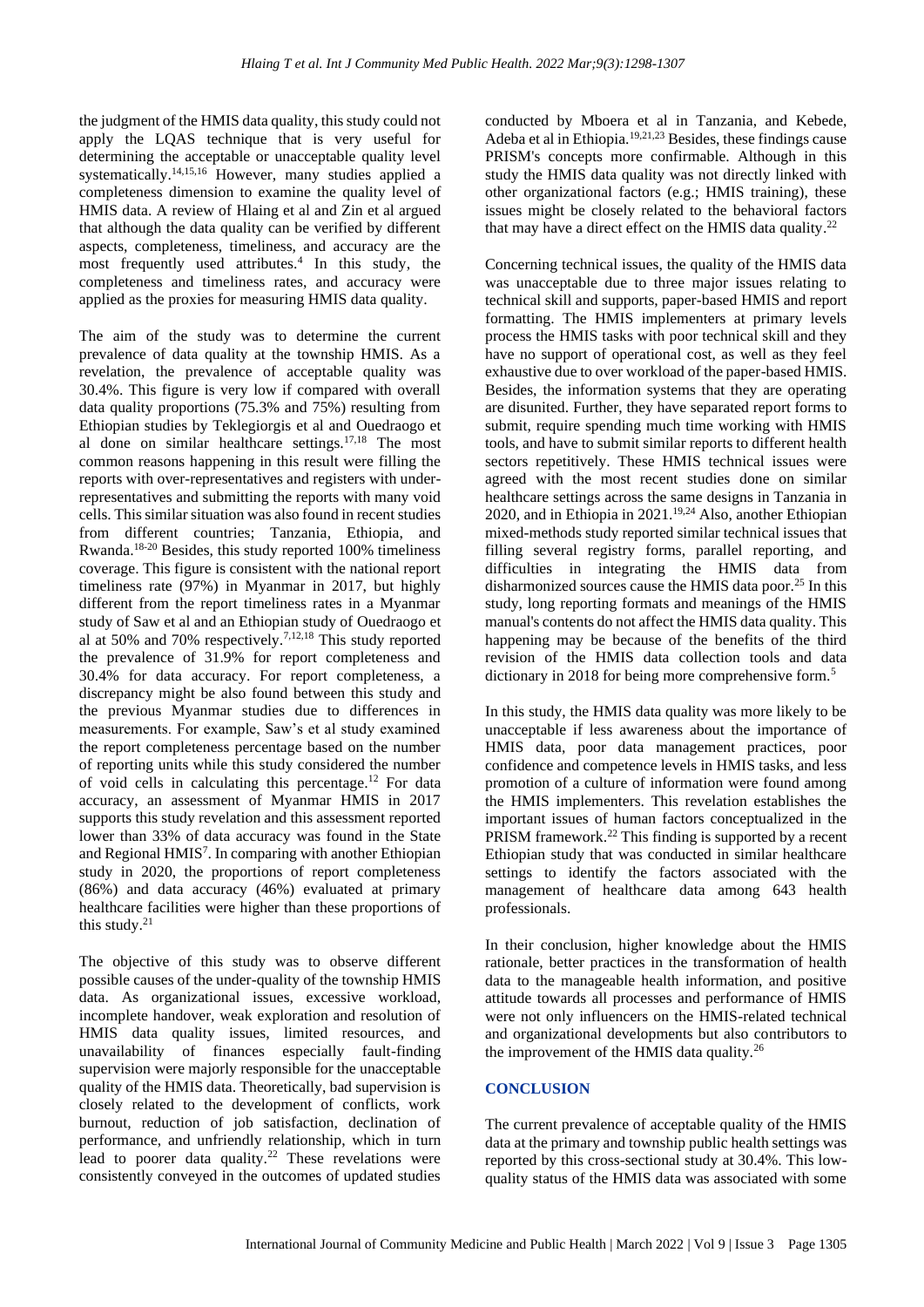organization-, technology- and human-related factors as conceptualized in the PRISM framework. The factors revealed in this study will be the considerable facts to be improved, useful for the development of the effective township-level strategic plan, and help the HMIS officers how to monitor and tackle the causes of under-qualified data for better performance of HMIS.

### **ACKNOWLEDGEMENTS**

We would like to thank IR (Implementation Research) Granters from the Department of Medical Research for providing necessary funds, and profoundly thankful to all members of the Institutional Review Board from the Department of Public Health, Naypyitaw for offering the approval.

*Funding: The required funds for conducting this research were granted by MOHS Research Grant (2019-2020) on 11th March 2020*

*Conflict of interest: None declared*

*Ethical approval: Since July 2020, this research has already obtained ethics approval through the review processes of IRB-1 (Institutional Review Board-1), Department of Public Health, Naypyitaw.*

# **REFERENCES**

- 1. WHO. Monitoring the building blocks of health systems: A handbook of indicators and their measurement strategies. Introduction and Objectives of the Handbook. Switzerland: WHO Press; 2010: 5- 8.
- 2. Health Systems Global. A new era for the WHO health system building blocks?, 2014. Available at: https://healthsystemsglobal.org/news/a-new-era-forthe-who-health-system-building-blocks/. Accessed on 23 December 2021.
- 3. Measure Evaluation. Health Management Information System (HMIS) Facilitator's Guide for Training of Trainers. HMIS Reform in Ethiopia. SNNP Regional Health Bureau; 2013: 10-13.
- 4. Hlaing T, Zin T. Organizational factors in determining data quality produced from health management information systems in low- and middle-income countries: A systematic review. Health Informatics. Int J. 2020;9(4): 1-17.
- 5. Department of Public Health. Data Dictionary for Health Services Indicators. Myanmar: Ministry of Health and Sports; 2018: 3-6.
- 6. Department of Medical Research (Lower Myanmar). Report on assessment of routine public health information system by basic health staff at the township level, Myanmar with special reference to data reporting and data quality. Myanmar: Department of Health Planning, MOHS, WHO; 2011: 19-34.
- 7. Department of Public Health. Public Health Statistics (2014‐2016). Myanmar: Ministry of Health and Sports; 2017: 1-10.
- 8. Htun ML. Assessment on completeness of medical record documentation and quality of disease coding in West Yangon general hospital. Yangon: University of Public Health; 2015: 21-44.
- 9. Naing W. Assessment of completeness of record documentation and quality of coding of modified trauma register of form in Naypyitaw general hospital. Yangon: University of Public Health; 2016: 23-48.
- 10. Harikumar S. Evaluation of Health Management Information Systems- A study of HMIS in Kerala. Thiruvananthapuram: Sree Chitra Tirunal Institute for Medical Sciences and Technology; 2012: 20-54.
- 11. Hotchkiss DR, Aqil A, Lippeveld T, Mukooyo E. Evaluation of the Performance of Routine Information System Management (PRISM) framework: evidence from Uganda. BMC Health Serv Res. 2010;10:188.
- 12. Saw KK. Assessment on data quality of routine public health management information using District Health Information Software Version 2 in East District. Yangon Region: University of Public Health; 2016: 20-37.
- 13. Simba DO, Mwangu MA. Factors influencing quality of health management information system (HMIS) data: The case of Kinondoni District in Dar ES Salaam Region, Tanzania. East African J Public Health. 2006;3(1):28-31.
- 14. 14. Hazerijian J. Measure Evaluation: Facts about Lot Quality Assurance Sampling. In: Lot Quality Assurance Sampling. Chapel Hill: Measure evaluation, Carolina Population Center; 2021: 5-9.
- 15. Ahanhanzo Y, Ouedraogo LT, Kpozèhouen A, Coppieters Y, Makoutodé M, Dramaix M. Factors associated with data quality in the routine health information system of Benin. Arch Public Health. 2014;72(1):25.
- 16. Shrestha LB, Bodart C. Data transmission, data processing and data quality. In: Lippeveld T, Sauerborn R, Bodart C, eds. Design and implementation of health systems. Geneva: WHO; 2000: 24-37.
- 17. Teklegiorgis K, Tadesse K, Mirutse G, Terefe W. Level of data quality from health management information systems in a resource-limited setting and its associated factors, eastern Ethiopia. South African J Inf Manag. 2016;17(1):1-8.
- 18. Ouedraogo M, Kurji J, Abebe L, Labonté R, Morankar S, Bedru KH, et al. A quality assessment of Health Management Information System (HMIS) data for maternal and child health in Jimma Zone, Ethiopia. PLoS One. 2019;14(3):0213600.
- 19. Rumisha SF, Lyimo EP, Mremi IR, Tungu PK, Mwingira VS, Mbata D, et al. Data quality of the routine health management information system at the primary healthcare facility and district levels in Tanzania. BMC Med Inform Decis Mak. 2020;20(1):340.
- 20. Nshimyiryo A, Kirk CM, Sauer SM, Ntawuyirusha E, Muhire A, Sayinzoga F, et al. Health management